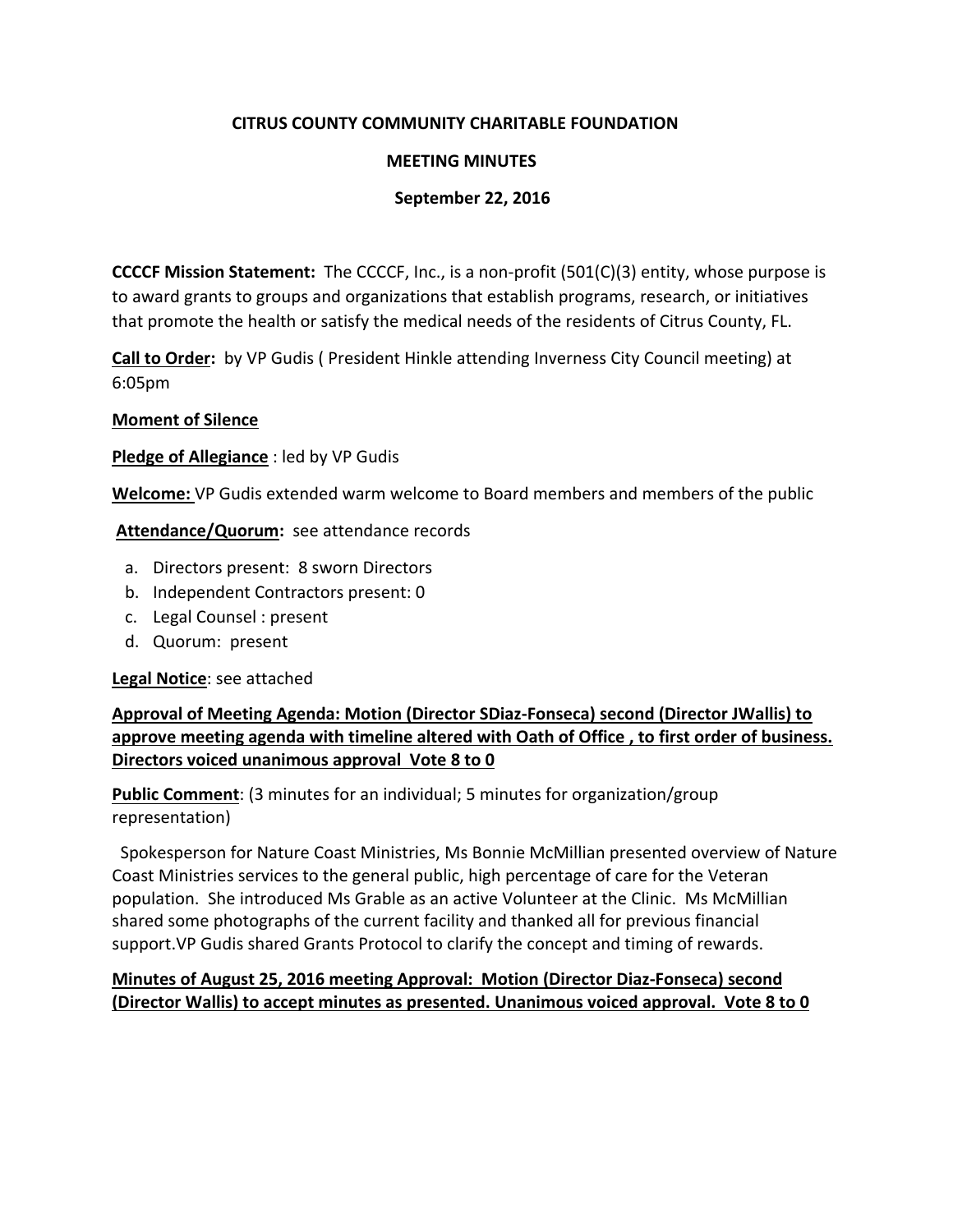# **Treasurer's Report:**

 Invoices for expenditure to Citrus County Hospital Board for \$29.60(reimbursement for public legal notices), payment to Hogan Law Firm for services rendered (\$2359.93) payment to Wells Business Solutions (\$500) for services rendered, payment to Nature Coast Web Design (\$100) for services rendered and payment for annual renew for CCCCF, Inc. post office box rental (\$102.00). **Motion (Director Carnahan) second (Director Wallis) with unanimous approval to pay invoices as presented. Vote 8 to 0**

 Financial Report including Balance Sheet information with and Revenue and Expenditure totals presented. **Motion (Director Diaz-Fonseca) second (Director Carnahan) with unanimous approval to accept report as presented. Vote 8 to 0**

Budget Proposal for FY16-17 : copy of proposed Budget presented. Discussion of some entries/explanations. **Motion (Director Diaz-Fonseca) second (Director Wallis) to approve proposal for Budget FY 16-17. Unanimous voiced approval. Vote 8 to 0. Note: the budgeted revenues are not yet known and/or able to be projected at this time. Such knowledge will be incorporated into Budget as appropriate.** 

# **Unfinished / New Business**:

- 1 Oath of Office: Director Lawler introduced Sonya Warden as the College designated Representative to fulfill Dr. Lawler's term and for assignment to subsequent term. VP Gudis administered Directors' Oath to Ms. Warden. Warm welcome extended to Ms Warden and a hearty thank you to Dr. Lawler for his service. His resignation is due to his personal residence change to out of Citrus County , thus to be compliant with residence By law.
- 2- Policies for Conflict of Interest : Draft distributed; consensus to table decision until October, 2016, to ensure Directors have adequate time to review.
- 3- Investment Committee Follow up : Chairman absent, therefore, the Chairman to Populate committee at the October, 2016 meeting. Identification of the Committee Members per By-laws reviewed.
- 5- Discussion regarding Holiday Schedule: Alteration of 2016 Holiday Meeting schedules as presented at the August, 2016 meeting were discussed. Motion (Dressler) second (Director Desai) with unanimous approval for the Holiday meeting schedule to be November 17 and December 15; appropriate notices will be made timely via public notices.
- 6- Ms. Rey presented Legal Opinion regarding Directors discussion the upcoming Election seats for Public Representatives. Such opinion included the fact that any member may speak, addressing the individual, but may not mention such support as a CCCCF, Inc. Director.